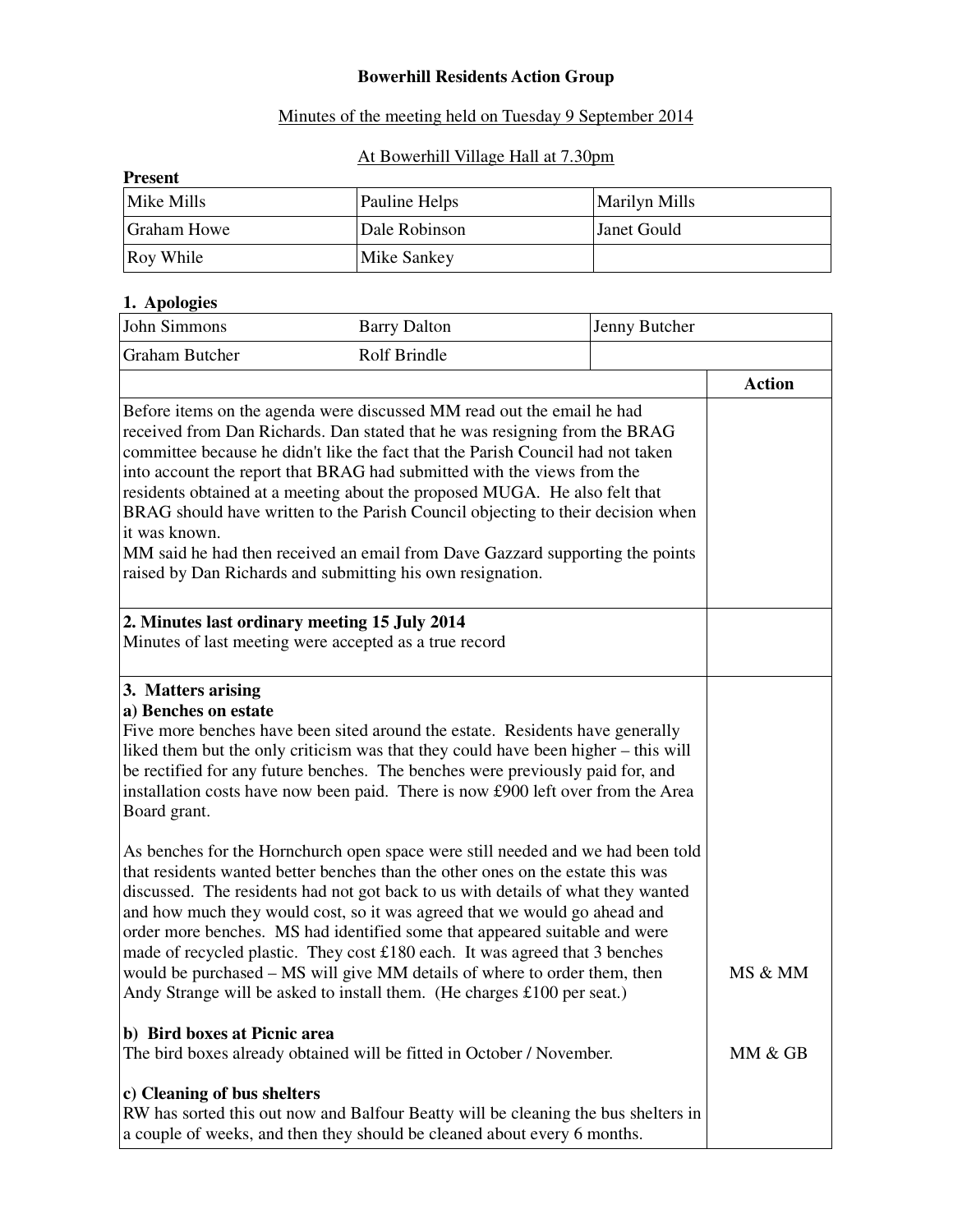| d) MUGA<br>Work starts tomorrow and should take about 2 weeks. Then there will be a break<br>of one week before the markings are painted. Tarmacing the site will include the<br>new path from the existing path to the MUGA.                                                                                                                                                                                                                                                                                                                                              |                          |
|----------------------------------------------------------------------------------------------------------------------------------------------------------------------------------------------------------------------------------------------------------------------------------------------------------------------------------------------------------------------------------------------------------------------------------------------------------------------------------------------------------------------------------------------------------------------------|--------------------------|
| e) Bins<br>It has been confirmed that Balfour Beatty will not empty any new bins that are not<br>in their contract. There is a possibility that a bin from Park Road can be relocated<br>to near the MUGA.<br>(The Parish Council is looking to engage someone to empty all the bins on the<br>sports field.)                                                                                                                                                                                                                                                              | <b>MM</b>                |
| f) Extension to path around Hornchurch green.<br>The Path Improvement Grant Scheme (PIGS) would probably fund this. MM has<br>been told that it will be treated as "high priority" as they think it a good idea.<br>Once we get the go-ahead then estimates will be obtained, but it probably won't be<br>until next year.<br>(Another path that is on the cards is the one behind the school linking the two<br>paths. This may be funded as part of the "Walking to school" campaign.)                                                                                   | MM                       |
| g) Does Wilts CC object to us clearing sides of cycle path to canal<br>MM has spoken to Bill Maynard and he is delighted at the pospect and it will be<br>OK. Colin Bush will do the work shortly for just the cost of the fuel for his<br>machines as his contribution to the community. In October he will cut all the<br>growth back, including at the picnic area ready for winter. His machine picks up<br>the grass so the effect will be very tidy.<br>RW will mention Colin Bush in his newsletter and DR suggested putting a letter<br>of thanks in the Villager. | $\overline{\mathcal{L}}$ |
| h) Streetlights on Brabazon Way<br>Although some members of BRAG thought it a good idea that the lights were not<br>replaced, they have been. The new lights have still to be switched on and the old<br>posts removed.                                                                                                                                                                                                                                                                                                                                                    |                          |
| i) Overgrown bushes at pond at Hastings Road<br>DR described the exact place of the problem $-$ it is the path to the pond. MM said<br>work on cutting back overgrown bushes on the estate did not take place<br>previously as the Parish Council machine broke. The work is now scheduled to<br>be included on their next "working day". Bushes at Pathfinder Way will be<br>included; and brambles at Brabazon and Falcon way will be dealt with at some<br>time.                                                                                                        |                          |
| 4. Correspondence<br>MM has been invited to a Presentation Day on Thursday week for the SW in<br>Bloom competition. He has taken £18 out of BRAG funds for the cost involved.<br>He is going to find out what others are doing and how we can improve our<br>chances in the future.                                                                                                                                                                                                                                                                                        | MМ                       |
| Mrs Slade who planted flowers on the green at the end of Locking Close is angry<br>that Balfour Beatty strimmed them down. She wanted to make an insurance claim<br>on behalf of BRAG for her costs. RW has spoken to her to tell her that she must<br>make any claim in her own name and to try to resolve the issue.                                                                                                                                                                                                                                                     |                          |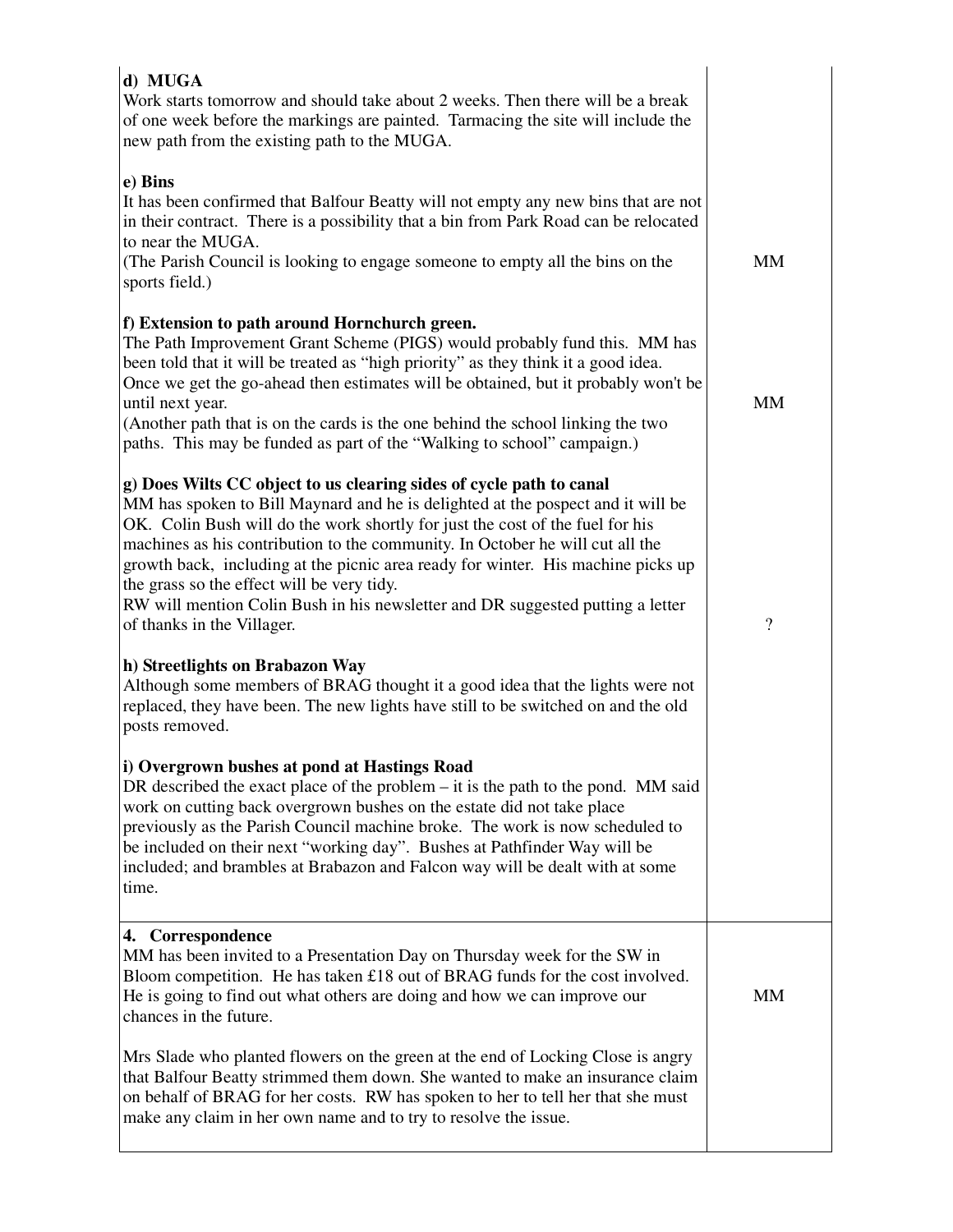| 5. Working party plans for the next 2 months<br>The picnic area needs to be weeded and tidied ready for winter. A date at the<br>beginning of October will be agreed later for this work.                                                                                                                                                                                                                                                                                      | All       |
|--------------------------------------------------------------------------------------------------------------------------------------------------------------------------------------------------------------------------------------------------------------------------------------------------------------------------------------------------------------------------------------------------------------------------------------------------------------------------------|-----------|
| JB's notices about what wildlife can be seen are proving to be very popular but<br>they are not substantial and are getting blown about. She suggested we ask the<br>Area Board if they would fund a Lecturn display (like the one opposite the Pilot)<br>for her notices. It would cost about £789. This plan was agreed.                                                                                                                                                     | MM        |
| Rats are becoming a problem at the picnic area as they are after the bird food.<br>Wiltshire Wildlife says that poison cannot be laid. It was suggested squirrel proof<br>bid feeders may work. Members will try and think of any other possible<br>solutions.                                                                                                                                                                                                                 | All       |
| 6. Treasurer's report<br>JB had given MM details of our funds. MM read out details of various expenses<br>paid and said that income had been £250 from Pattie Lockett for one of the<br>benches, plus installation near the canal that she will put a memorial plaque on.<br>Also, £250 had been recived for another bench from JB and GB to commemorate<br>their Ruby anniversary. This leaves a balance of £2099, not including the £900<br>from the Area Board for benches. |           |
| 7. Wiltshire Council, Wiltshire Without South report<br>RW is in the process of producing one of his regular newsletters to advise<br>residents of local matters.                                                                                                                                                                                                                                                                                                              |           |
| RW is also, on behalf of the Area Board, launching a Bowerhill & Hampton Park<br>Business Initiative. This is to bring businesses together to explain the changes<br>going on in the area and to help them set up a working group to address their local<br>issues. Representatives from Wiltshire Council's Economic Development team,<br>the community, Chamber of Commerce and police will assist the working group<br>to improve all aspects of the Industrial estate.     |           |
| A planning decision will be made shortly in respect of the Gompels development.<br>Plans for houses at Spa Road, Pathfinder Way and Berryfield are going before the<br>Strategic Planning Committee in October. The plans for 13 properties at Woolmer<br>House were rejected.                                                                                                                                                                                                 |           |
| 8. MWOPC Report<br>MM's report has already been largely mentioned.                                                                                                                                                                                                                                                                                                                                                                                                             |           |
| MM is taking up the issue about the open space at Manston Close (the new houses<br>on the "community land") as the landscaping shown in the plans is not to<br>specification. The hedge, trees and path is not up to scratch and there are no seats.<br>As Persimmon have left, the Parish Council will take this up with the<br>Enforcement Officer at Wiltshire CC.                                                                                                          | <b>MM</b> |
| 9. Police Report<br>JG reported that on one night there were 3 thefts from front gardens at Barnes<br>Wallis and Bader Park of solar lights and plants. There was a burglery at Spa<br>Road when someone got into the property through a forced bathroom window and<br>stole jewellery.                                                                                                                                                                                        |           |